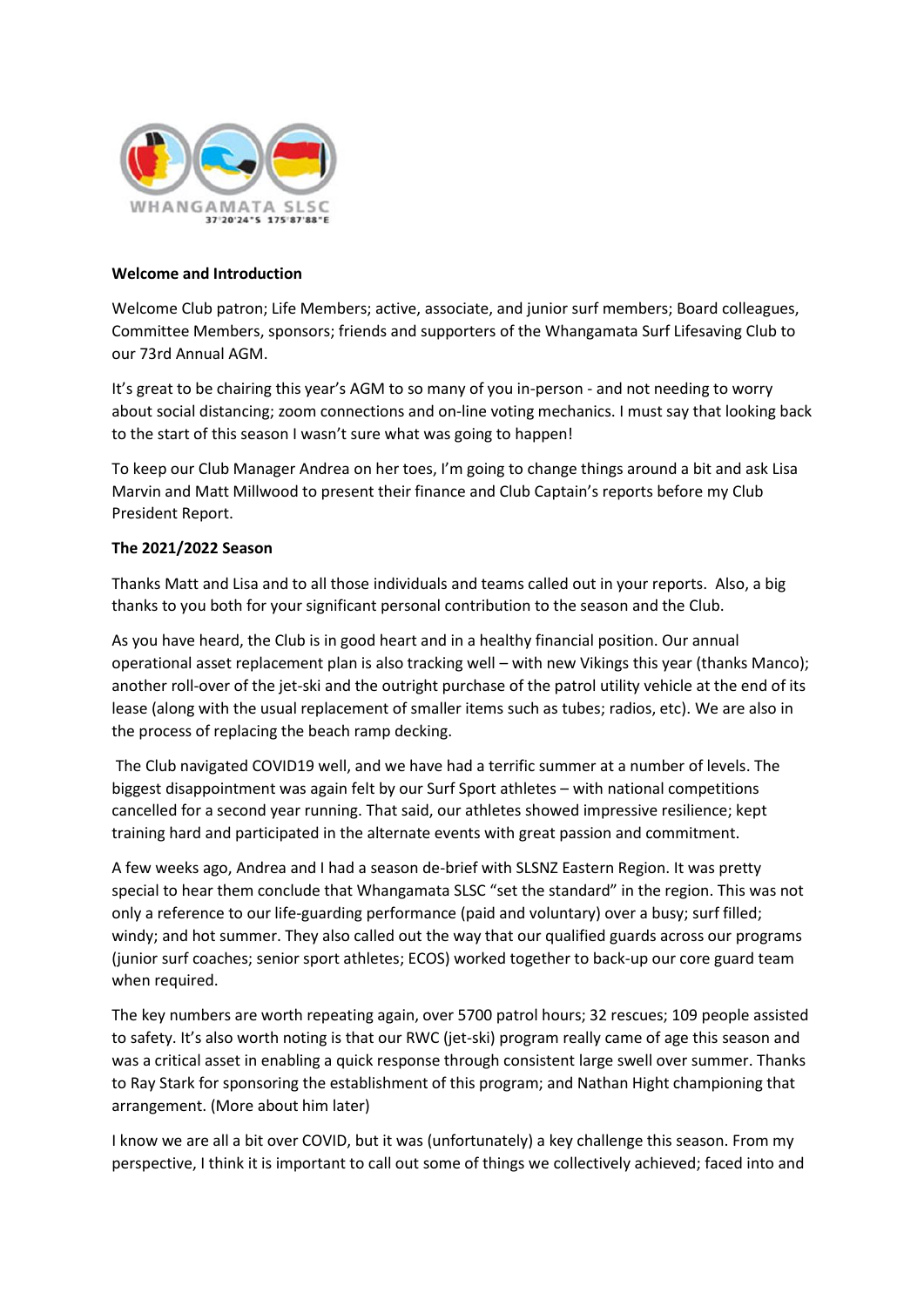solved to ensure all our core programs and events could happen – in an ever changing regulatory and public health environment. In my view, the 2021-22 season was great testament to the Club's cohesion; resilience; shared values and commitment to what we do and our beach-going community.

- We put a volunteer lifeguard patrol on the beach every weekend from Labour Day to this Easter week-end; and a regional guard team every weekday over the peak summer weeks. This involved a huge effort from our "Level 2" located guards early in the season (with Auckland locked down). Our Level 2 team also made sure lifeguard development continued during this time where folks could get to the Club. Additionally, our wider member development team used lock-down mechanisms (zoom) to prepare some Auckland members for their life-guard exam. As always, our ECOS team also operated continuously throughout the entire year.
- We used a SLSNZ exemption under the COVID lock-down rules to permanently re-locate our two surf sport coaches (both experienced guards; and Auckland based) to support our volunteers and to enable pre-season coaching to start-up for our surf sport athletes.
- We were the first mover across SLSNZ on mandating vaccination of lifeguards; junior surf and sport coaches. This meant that our programs could run effectively (and get started when we wanted them to) under different "settings", but also ensured the well-being of our members/program participants - based on the public health advice and recommendations applying at the time. Not once did a member indicate we simply "cancel" summer.
- We used the vaccination related pathways under the "Traffic Light" regime to ensure we could get good numbers from the wider community at our Harbour Swim; Breach Run; Quiz night events; and put on the Coromandel Cup. We also ran a successful "social distanced" collection which both engaged the community and was financially successful.

I want to thank my fellow Board members for the way we approached these difficult decisions; our operational Committees for their feedback and implementation of Club policies; and all our members for their support/understanding as we worked through COVID.

#### **….. Non-Covid stuff and Looking Forward**

Looking at the "Looking Forward" section my report from last year, I am also pleased to say that there were quite a few other things we managed to move forward on this year (albeit some remain work-in-progress due to other priorities that emerged).

Strategic Re-fresh: In July a highly engaged group of members came together to look at the strategic plan that has guided us well over the last 3 years. We also talked about some of the key goals of our committees (many of which were put in place) and some ideas about how we could further enhance club culture and engagement. As a group we re-confirmed our existing focus on sustainability and on-going innovation in the way we fund; resource; succession plan and deliver our core inter-linked programs. A key outstanding action on the Board is to re-cast the language and visualisation of our strategic priorities in a way that better resonates with the wider membership.

Member Development: This year our lifeguards obtained 132 new qualifications – including a number of new guards; new IRB drivers and RWC operators. An outstanding effort by those members and the life-guard Committee in a challenging off-season environment. While new guard numbers were up (including several locals – thanks Nathan – more about him later), recruitment is always something a Club with our geographical and demographic profile must focus on. Looking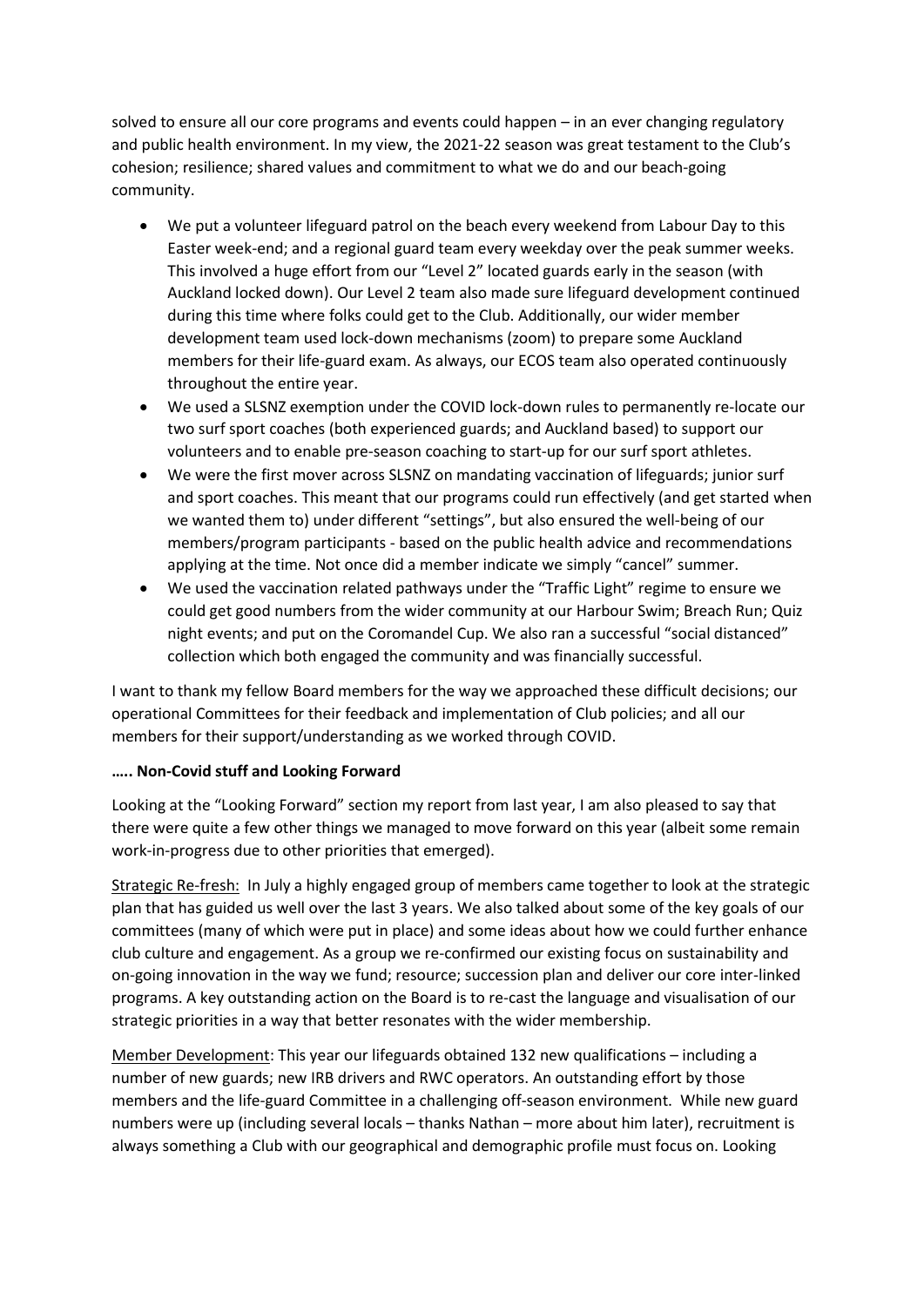forward to working more closely with the Committee on a longer-term plan and perhaps refreshing some historic models/partnerships that served us well in the past.

Peak Weekend patrols/Regional program: This year we had members of our paid life-guard team support weekend patrols over peak. This was a great success for all involved; and will be further refined next season. Our largely Club member resourced regional guard team remains a key lifeguard retention, engagement, and development pathway. SLSNZ ER has agreed to committing to this hybrid model for the foreseeable future, and we are working with them on improving their guard assessment process (which we use as our baseline) and solving the funding gap between what we think is a suitable program and the funding provided by the Regional Council. A gap that we and other clubs in the Coromandel meet from our own resources.

Junior Surf re-fresh/pre-oceans: Junior surf continues its offering with shorter-sessions for little-ones and a re-vamped cadet and rookie program with dedicated coaches (nothing a like a uniform to keep the older kids). Our pre-Oceans (Pathways) program was also a big success with 29 participants over the season, enabling slightly older kids, to build on water-based skills and confidence, and provide a taste of the multiple pathways available within the club to participate and qualify to become a lifeguard.

Surf Sports: This season saw the implementation of the 2021/2022 plan the Sport Committee presented to the Board early in the season dealing with coaching; program structure; funding and equipment needs. There was strong support and rationale for additional investment this growing program and life-guard pathway. The hard work put in by our athletes all summer is a feature of club life and an inspiration for many – whether they be emerging nippers or guards working on their fitness. The huge effort of parents to facilitate our athletes attending competitions should also be acknowledged. A key challenge (and opportunity) for 2022/23 will be re-building the coaching team following Tom Lowe's move to Mairangi Bay and the Blackfins coaching teams. We will all miss Tom whose contribution will be recognised in multiple forums and ways over the next 24 hours. That said, we are also happy to see his hard work over many years being rewarded. This is the  $3^{rd}$  example of a Whangamata coach go onto bigger things, reflecting the high regard in the surf community for our program and the athletes we develop. All the best Tom.

# **The Club House**

I have a had a few comments about the condition of our Club house over the season etc and want to update you on our plans. Earlier this year we received an independent report "base-lining" the condition of the building (in terms of overall life span) and looking at a range of maintenance projects (painting; stair upgrades, etc). We also reviewed the historic seismic assessment of the main club house (a quasi-public building) against the latest regulations and are working on a formal assessment and related strengthening advice.

In view of the increasing scope of building related activity, the Board took the view that both the remediation and strengthening work should be combined into a wider renovation project to set us up for the future.

Following a member survey in July, a design concept has been developed to enhance our patrol operation areas on the  $1<sup>st</sup>$  and mezzanine floors of the Club (including the tower) and provide improved access/amenity for members and public. The latter taking the form of a more public-facing reception/administration area and additional training/meeting spaces. Internal refurbishment of the main club house (and aspects of the accommodation block) is also under consideration as part of the project.